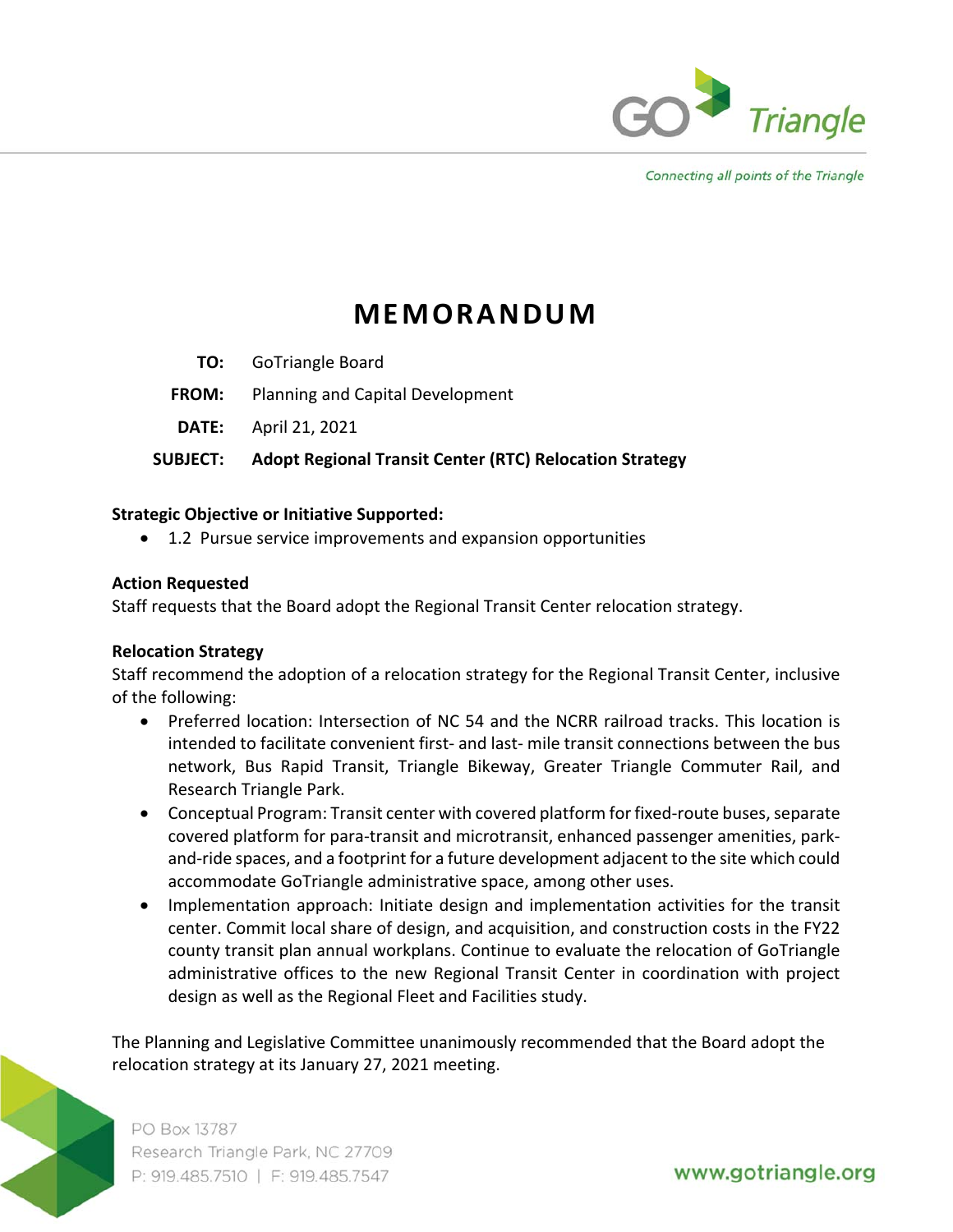#### **Background and Purpose**

The GoTriangle Strategic Plan and the county transit plans for Wake, Durham, and Orange counties identify the need for the relocation of the Regional Transit Center to improve route efficiency, connect to planned capital investments, and improve passenger amenities. The Regional Transit Center serves as a hub and park‐and‐ride for ten bus routes that directly serve Raleigh, Durham, Research Triangle Park, Chapel Hill, Cary, Apex, Morrisville, and RDU Airport. Nearly 1,000 passengers board a bus at the Regional Transit Center each weekday. At its October 23, 2019 meeting, the GoTriangle Board of Trustees authorized consulting services to complete a feasibility study to identify and evaluate potential sites and produce conceptual site plans for a relocated facility. The Planning and Legislative Committee received an update on the study progress and provided direction to staff at its October 28, 2020 meeting.

Over the past year, the consultant and GoTriangle staff have completed an existing conditions assessment, identified site operational and location criteria, conducted public and stakeholder engagement, performed a site search, and evaluated six final candidate sites. Three sites, "HUB RTP", located at the northwest corner of Davis Drive and NC 54; "Park Point", located at the northwest corner of the existing railroad tracks and NC 54; and "Triangle Metro Center," located at the southwest corner of the existing railroad tracks and NC 54, scored the highest among final candidates. The sites were scored based on improved access to the freeway network, proximity to planned bus rapid transit and commuter rail, access to employment, ease of site acquisition and construction, and the potential for transit‐oriented development as well as access to existing retail and services.

At its October 28, 2020 meeting, The Planning and Legislative Committee expressed a strong preference for a site that provides a direct connection to the planned commuter rail station, expressed support for integrating the transit center within a transit‐supportive development, and requested that staff further evaluate the "Triangle Metro Center" site at the southwest quadrant of NC 54 and the NCRR tracks. "Triangle Metro Center" was a planned station location from the legacy regional rail project in the early 2000s. Following the meeting, staff undertook further evaluation of the three final sites, including coordination with the respective owners of each site, to assess the following: viability of public-private partnership, potential timing, realestate needs, site access, potential risks, and cost. The results of the further evaluation confirmed that the "Park Point" and "Triangle Metro Center" sites remain the highest scoring sites, based on the technical criteria and that relocation to either site would be viable. The "Park Point" and "Hub RTP" sites additionally present an opportunity for public‐private partnership. The proposed conceptual program has a cost estimate range \$25‐30 million, in inflated year of expenditure dollars. This range can be adjusted by adding or removing elements included in the program. Vertically integrating the program into a development could add \$10 million to the cost for ventilation and a load‐bearing structure above the transit center.



PO Box 13787 Research Triangle Park, NC 27709 P: 919.485.7510 | F: 919.485.7547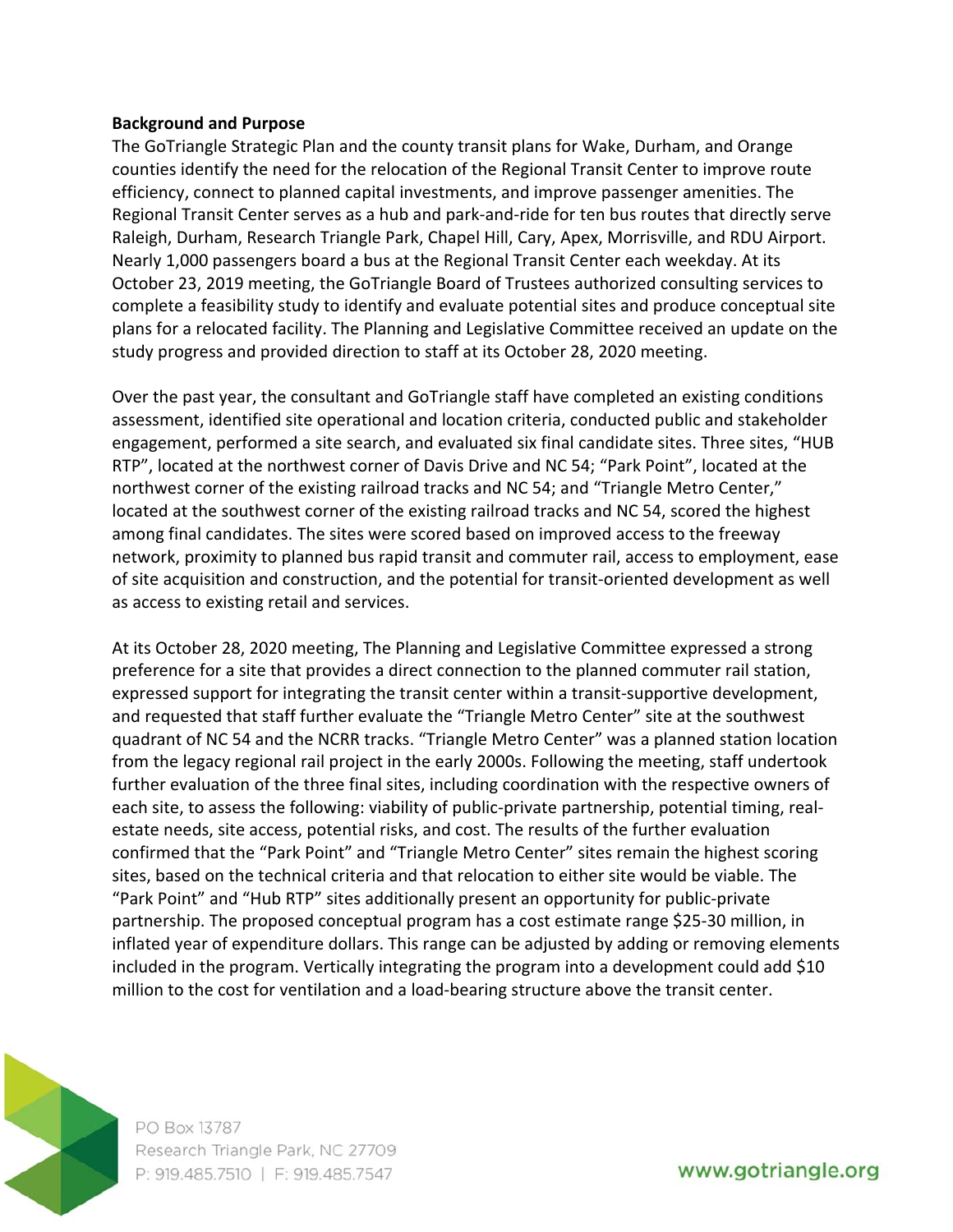#### **Next Steps**

Once the GoTriangle Board adopts the relocation strategy, staff would proceed with design and implementation efforts, including the following:

- Initiate site and facility design, including continued coordination with the commuter rail study as well as coordination with the bus rapid transit extension major investment study
- Develop a grant strategy, apply for federal grants, and secure local funding
- Continued coordination with the property owner and evaluation of public-private partnership opportunities, including the potential relocation of administrative space
- Coordination with the soon-to-be-underway Regional Fleet and Facilities Study
- Completing environmental review, including adoption of a locally preferred alternative
- Continued stakeholder coordination and public engagement

## **Project Need**

The Regional Transit Center opened on Slater Road in December of 2008, adjacent to the Plaza office building that GoTriangle had recently purchased. It has always been envisioned as a temporary facility until a permanent transit center could be located and constructed. As GoTriangle grew service and ridership over the intervening years, the increased usage of the Regional Transit Center has highlighted its limitations. Onsite, buses mix with other traffic, creating conflict points with other buses, vehicles picking up or dropping off passengers, drivers accessing the park‐and‐ride and adjacent properties, and pedestrians. Overhead high‐voltage electrical lines prevent the installation of improved passenger amenities such as more substantial overhead canopies to protect riders from the elements.

The distance of the Regional Transit Center from I-40 and NC-147 necessitates the overlap of several bus routes along I‐40 and Slater Road, resulting in duplicative routing and added time and operating cost to travel to and from I‐40. The current site lacks a signalized entrance and buses experience significant delays entering and exiting the Regional Transit Center driveway as well as delay at nearby intersections during peak periods. As Imperial Center, Perimeter Park, and surrounding areas continue to add office space and traffic grows, the time and operating cost of serving the current facility will also continue to increase. Finally, the current location of the Regional Transit Center is not proximate to planned investments in bus rapid transit along NC 54 or commuter rail. Relocation to a new location is necessary to address the onsite and offsite limitations of the current Regional Transit Center.

## **Financial Impact**

Adoption of this strategy has no financial impact. Local share for project implementation is anticipated to be split between the county transit plans in Wake (70%), Durham (20%) and Orange (10%). Funding is included in the draft Wake and Durham workplans for FY22 and included for future consideration in Orange, which would commit 90% of the local share to support pursuit of federal grant opportunities such as RAISE.



PO Box 13787 Research Triangle Park, NC 27709 P: 919.485.7510 | F: 919.485.7547

www.gotriangle.org